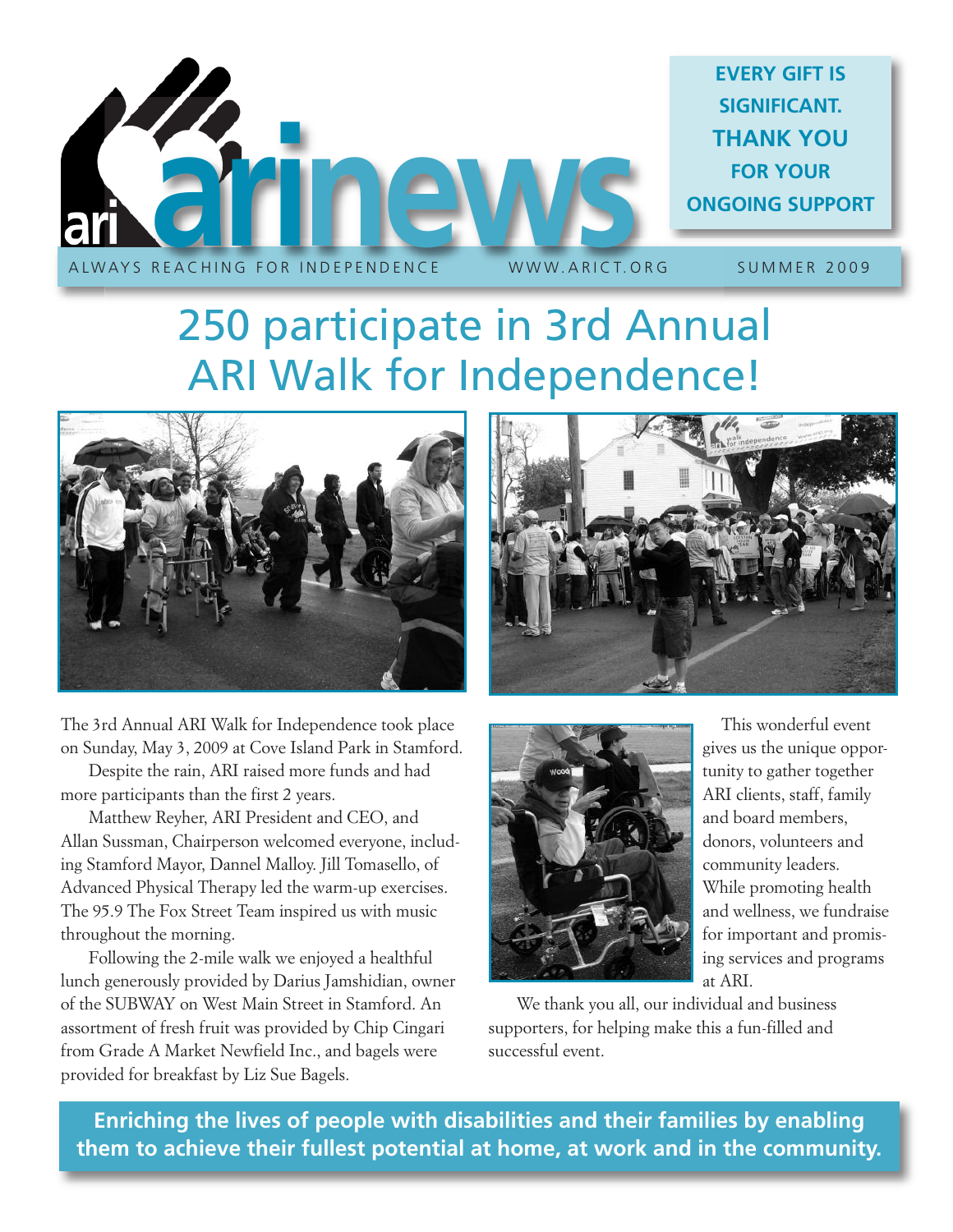

Many wonderful events have occurred at ARI since our last newsletter. The Artists' Initiative Art Class had an art show and opening reception at the New Haven Free Public Library in April. Our 3rd annual Walk for Independence in May was very successful and inspiring. The 14th Annual Lotstein/Martin Golf Tournament

was held in June, on the first nice day in a month of rain. Kudos to everyone who sponsored and/or participated in these terrific events.

Several of our community partners joined forces to provide much needed manpower and support for our residential programs. Synapse and AmeriCares, and Kiwanis of Stamford and Rebuilding Together cleaned, painted and did some landscaping at our Lotstein and Palermo Residences.

The 57th ARI Annual Meeting was held at the end of June. Clearly, the vision, inspiration and determination of our founding members has stood the test of time. We continue to have that "can do" attitude and do not accept the "status quo." At this meeting, we welcomed nine new board members, all of whom are committed to providing our agency with governance and direction. These directors have a wealth of knowledge and commitment to providing continued quality and quantity services to people with disabilities.

We are hopeful that we will have a definitive and acceptable operating budget in the foreseeable future from our state partner, the Department of Developmental Services. With our Continuous Quality Improvement Plan in place, we will continue to improve our quality *and* quantity of services within the confines of a "zero" cost of living increase. We are very fortunate to employ a unique group of people with steadfast commitment and talent. Each and every staff member has my sincere thanks for a job well done!!

We have accomplished and achieved much, but more remains undone. Together – our board, staff, and community partners – we will continue to "do more with less." We thank you for your help in our endeavors, and look forward to your continued commitment to our organization. – Matthew P. Reyher

#### From the CEO From the Board Chairperson



Even in the heat of the summer, ARI Board Members, including nine newly-elected directors, are starting their new terms with great excitement and energy.

New Board Member Orientation is about to commence. It starts with our July board meeting and is followed by an informal get together. Training ses-

sions will be offered throughout the summer including visits to our facilities and residences.

Despite the challenging economy, this year's line up of events was one of the best ever. Revenues, sponsors and participants were up. The Events Committee is already working on next year's events, including the first annual ARI Comedy Night, a special fun-filled evening that has the potential to become one of the best fundraisers the agency has ever hosted. Besides raising money, the evening should be entertaining and relaxing. Look for details in our newsletters and emails.

The Facility Committee is also hard at work this summer. Planning the renovation of Richmond Hill is a daunting task. The committee is coordinating the work of our engineers, architects, project consultants and ARI staff to meet the needs and safety of ARI clients. Final plans are being approved and budgets are being developed and scrutinized. By this fall, a finalized design and financial plan should be place.

The Finance Committee is actively working to finalize an Operating and Capital Budget for the fiscal year which began July 1, 2009. With much uncertainty in the state budget, this year's effort is even more challenging, as there is so much to do with fewer resources readily available.

During these summer months ARI's staff continues to provide quality services and the board looks to improve the governance of the agency. The work of the board ensures that the mission of the agency is achieved not only today but tomorrow as well. For all this to be accomplished, a lot of people are putting in a lot of time. I want to thank them for their dedication to ARI and hopefully we will continue this rewarding path together for years to come. – Allan Sussman

Thank you for thinking of ARI as you plan your charitable contributions. We are always available to discuss your investment in our mission. You *can* make a difference in the lives of people with disabilities. Visit www.arict.org or call Gerard Gasparino at 203 324 9258, ext 3023.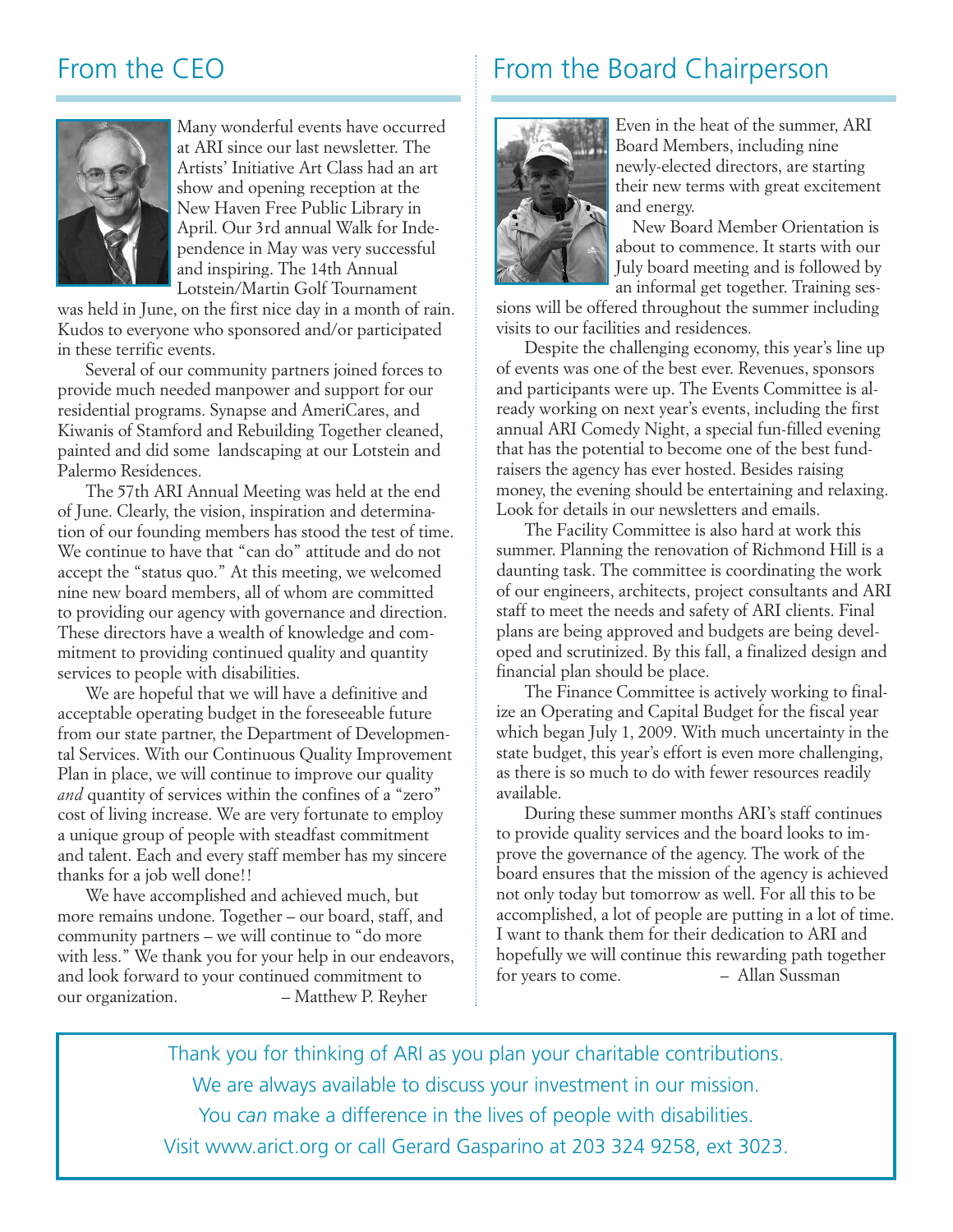#### Congressman Jim Himes Delivers Keynote Address at the 57th Annual Meeting of ARI of CT



Congressman Jim Himes, Matthew Reyher, Samantha Downing and Allan Sussman. Sam presented Himes with an original drawing.

ARI of Connecticut, Inc. held its 57th Annual Meeting on Monday June 29, 2009 at the Knights of Columbus in Stamford, CT. Over 120 people were in attendance, including staff, board members, clients, and other community leaders. Congressman Jim Himes delivered the keynote address, stressing the importance of non-profit work and thanking the employees and board of ARI for their dedication and support.

Chairperson Allan Sussman and President & CEO Matthew Reyher both noted the accomplishments of the past year, including a 3-year accredidation from CARF International; the creation and implementation of a new Strategic Plan; the establishment of the ARI Endowment Program, and much more.

John Downing, presented the new slate of officers and incoming board members. Joining Chairperson Allan Sussman on the Executive Committee are Christopher Foxall, Chairperson-elect; Gail Malloy, Vice Chairperson; Kamalesh Banerjee, Treasurer; and John Downing, Secretary. We welcome the following new board members: Clare Liberis, Bonnie Kim Campbell, Peter LaForte, Neftali Soto, Scott Wich, Dara Rosenbaum, Vernetta Gallop, Amy Grabowski, and Candy Knott.

Matthew Reyher, President/CEO, presented recognition plaques to the major sponsors and supporters of the 3rd Annual Walk for Independence. Among those receiving these awards were Peter Buck of Creative Pension Design and Administration and Ed Napolitano of Thomson-Reuters.

ARI awarded its Annual Volunteer of the Year Award to members of the ARI Youth Corp and BuildOn (formerly Building with Books) for their continued support to the ARI Recreation Program.

ARI awarded its Annual Employer of the Year award to Stop & Shop for their continued support in employing ARI

clients. Currently Stop & Shop employs 10 ARI clients. Michael Lauro from Stop & Shop accepted the award.

ARI then presented the annual staff awards. The following employees were honored:

*• 5 Years of Service* – Carline Archer; Matt Whyte; Maxine Mereigh; Lisa Anderson; Renee Atkins; Carla Wright; Marjorie Mair-Riley; Deborah Cameron; Pauline Rafalco; Veola Flemming; Karen McIntosh; Laura Floyd *• 10 Years of Service* – Cynthia Lowe; Octavia Pollard; Paulette Wilson

*• 15 Years of Service* – Tammy DeLeo and Darlene Caviness



Cynthia Lowe and Robin Dimmock accept their Team Award from Matthew Reyher.

*• 30 Years of Service* – Beatrice Grabell

- *• Rookie of the Year* Ebony Grant
- *• Heart of the Agency* –
- Carlette Brisseaux
- *• Always Reaching for Independence* – Tysha Smith
- *• ARI Team Award* Day Services Basic Skills – Cynthia Lowe and Robin Dimmock

Bea Grabell was recognized and honored with proclamations from Mayor Dannel Malloy and State Treasurer Denise Napier in celebration of her 30 years of service to the ARI Finance Department. We are proud to have such a dedicated employee and friend.



Bea Grabell (center) celebrates her 30th Anniversary at ARI with John Gorcynski, Controller; Paul Macari and Peter Buck, Friends of ARI; Matthew Reyher and Allan Sussman, ARI Chairperson.

ERIK LIONEL HENDERSON, an ARI client, affectionately known as "Clebbie," passed away on May 5, 2009. He won many awards as a Special Olympics participant. He loved his family and friends, especially the staff of ARI, who helped to enrich his life and achieve many milestones. His passions were playing his harmonica, reading the newspaper, playing cards, swimming, bowling and traveling. He had a warm smile and was a unique communicator.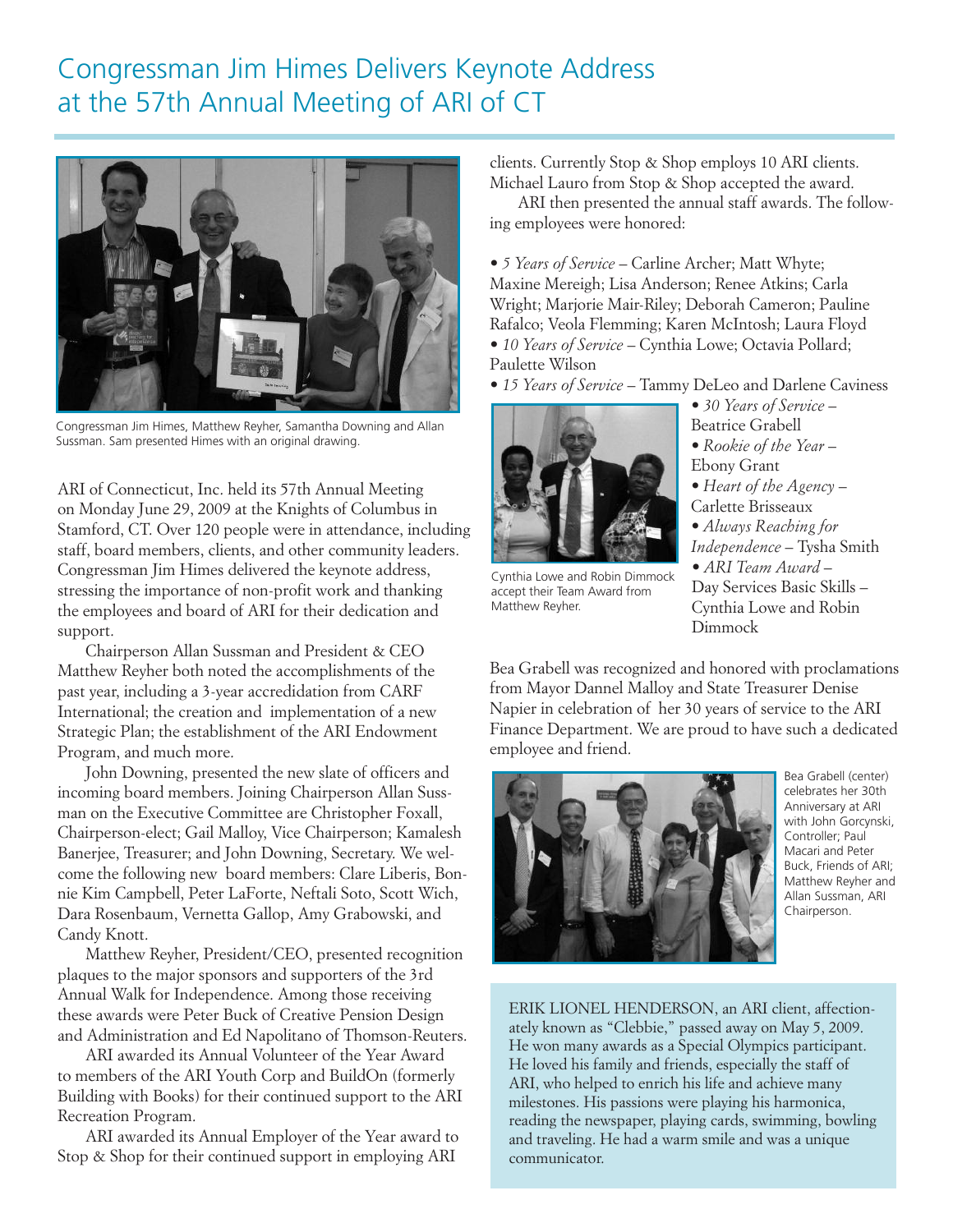

### Staff News

#### WELCOME NEW STAFF MEMBERS:

DeKenya Bell, *Residential Counselor, Palermo Residence* Andy Dayes, *Residential Counselor, Palermo Residence* Christina Gallegos, *LPN, Sunrise Cottage* Solange Jacques, *Residential Counselor, Truglia Residence* Yolanda Morales, *Residential Counselor, Tally Ho Residence* Emily Piatak, *RN, Medical Department* Tahjna Scott, *High School Intern, Finance Department* Hector Torres, *Skills Instructor, Day Options*

#### CONGRATULATIONS ON THIS NEW PROMOTION:

Sheldon Morrison was promoted from Day Direct Service Worker, Day Options to Systems Administrator.

### Family Advisory Committee

The next Family Advisory Committee meetings will be held in the board room in the administrative building on Wednesday, August 12 at 6:30 pm and Saturday, August 15 at 10:00 am. RSVP to Dr. Bob DiDomenico at (203) 324- 9258, ext. 3014 or e-mail him at didomenicor@arict.org. There must be a minimum of 5 people at each meeting. Please leave your telephone number or e-mail address for Dr. Bob to contact you. Siblings are urged to attend.

#### Recreation and Volunteers



A trip to the Beardsley Zoo.

Here are some highlights from our Spring events:

*•* On March 10th, 27 clients attended a bowling party sponsored by Thomson Reuters.

*•* Our annual St. Patrick's Day party was held on March 16 at the Knights of Columbus.

*•* On April 2, ARI was invited to attend a community service day at The King School in Stamford. Six clients from Day Service Options completed an art project with a group of King upper-school students.

*•* An opening reception was held at the New Haven Free Public Library on Saturday, April 25, for 7 ARI Artists' Initiative artists. They had a unique opportunity to display their artwork in a public forum and talk to visitors about their work.

*•* Ten clients took a day trip to the Mystic Aquarium on Saturday, May 16.

*•* Four ARI clients participated in the Special Olympics Torch Run on Friday, June 5. During the Torch Run, the athletes carried the torch and ran alongside runners from Stamford Law Enforcement. (see photos below)

Over the past 4 months alone, over 100 individuals volunteered at various events. Over 30 individuals volunteered at the Walk for Independence and 15 individuals volunteered at the 14th Annual Lotstein/Martin Golf Tournament. We thank our devoted volunteers for their time, support and help in making our programs and events so successful.



ARI athletes with Stamford police at the Special Olympics Torch Run.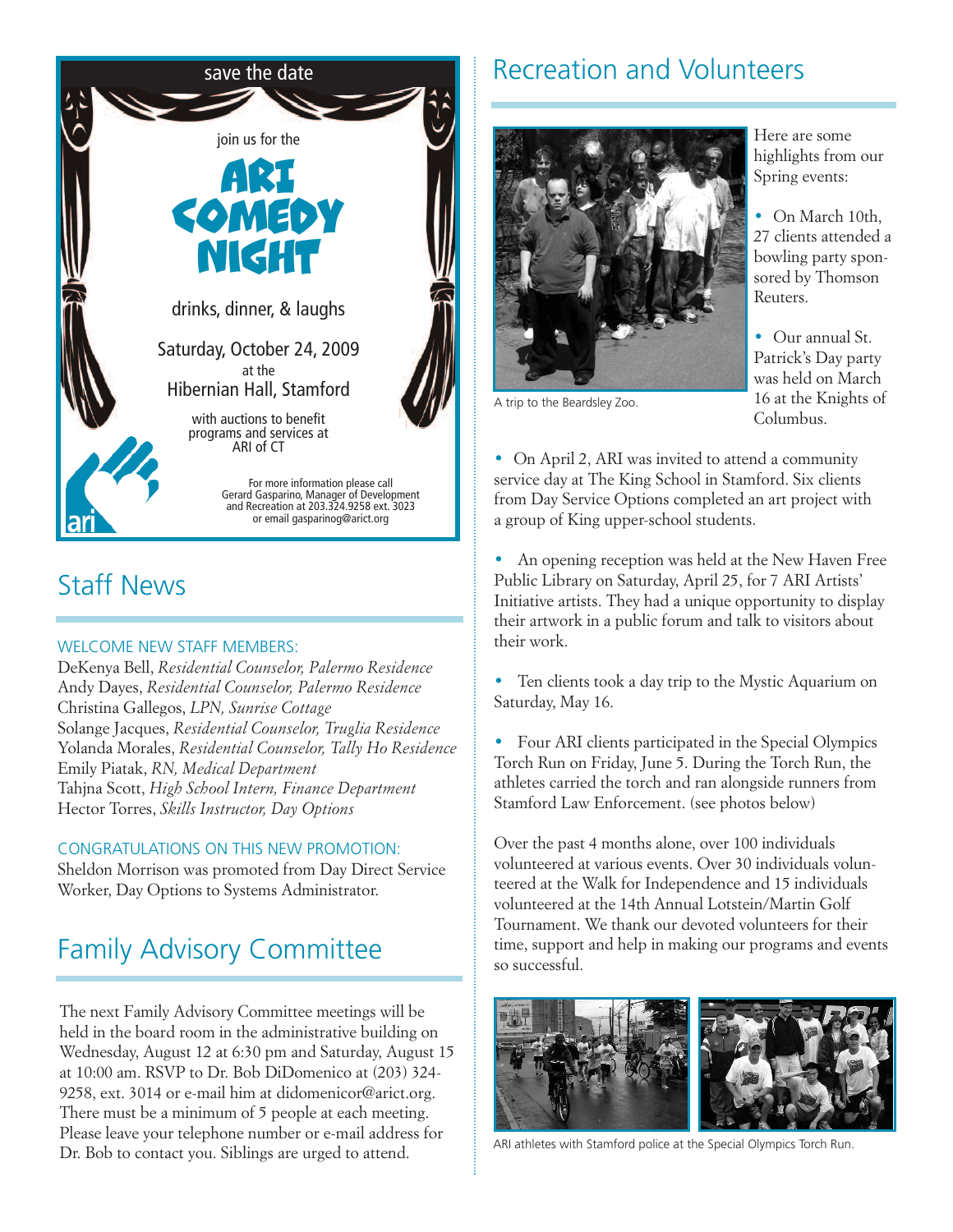#### 14th Annual Lotstein/Martin Golf Outing



ARI client golfers Mark Combrinck-Hertz and David D'Andrea played with Gerard Gasparino, Manager of Development & Recreation, and Carmine Longo.

The 14th Annual Lotstein/Martin Golf Tournament was held on Thursday, June, 25th at Sterling Farms Golf Course. An awards luncheon and program followed immediately.

The Tournament drew 98 golfers and was sponsored by over 35 groups, businesses and individuals. We would specifically like to thank our Major Sponsor West High Service Station for their continued involvement. (see photo below) We also wish to thank our generous tee sponsors and those who supported the raffle and auction.

Congratulations to all of the winners, specifically the Fisher Group, for low foursome.

Thank you to all the golfers, volunteers and lunch guests. We look forward to the 15th Annual Lotstein/ Martin Golf Tournament next year.



Donnie Chiappetta, Paul Montanero, Jeff Calorossi, and Chris Calorossi of West High Service Station.

### Synapse & AmeriCares Volunteers visit ARI

On Thursday, May 7th a team of over 60 employees from the Synapse Group, Inc. came to the Lotstein Residence on First Street to landscape, paint and clean. Led by Paul Riven-



The team from Synapse Group at Lotstein Residence.

burg and Sarah Orlando, the group worked tirelessly to give the home a much needed face lift.

This is the 3rd year that the Synapse Group, Inc. has partnered with AmeriCares in an effort to give back to the local community and provide an opportunity for its employees both to volunteer and bond with fellow co-workers outside of the office. This is a very rewarding experience for all involved and Synapse looks forward to joining with Ameri-Cares again next year.

Synapse Group Inc., a division of Time Inc., is a cross-channel marketing company and the largest marketer of magazine subscriptions in the U.S. Synapse, based in Stamford, Connecticut, is a wholly-owned subsidiary of Time Inc. and was twice named to the list of the top 25 "Best Medium Sized Companies to Work for in America."

ARI is grateful for both Synapse and AmeriCares for choosing the Lotstein Residence for this project.

#### Kiwanis & Rebuilding Together Volunteers visit ARI

On Saturday, April 4th a team of over 30 members from the Kiwanis Club of Stamford, in collaboration with Rebuilding Together Fairfield County, came to the Palermo Residence on Newfield Avenue to paint each resident's bedroom.

Led by Christopher Tasik, the group worked tirelessly

to personalize each bedroom, painting it a special color chosen by each resident.

ARI is grateful for both the Kiwanis Club of Stamford and Rebuilding Together Fairfield County for choosing the Palermo Residence for this project.



Peter Rathman and Chris Tasik of Kiwanis at Palermo Residence.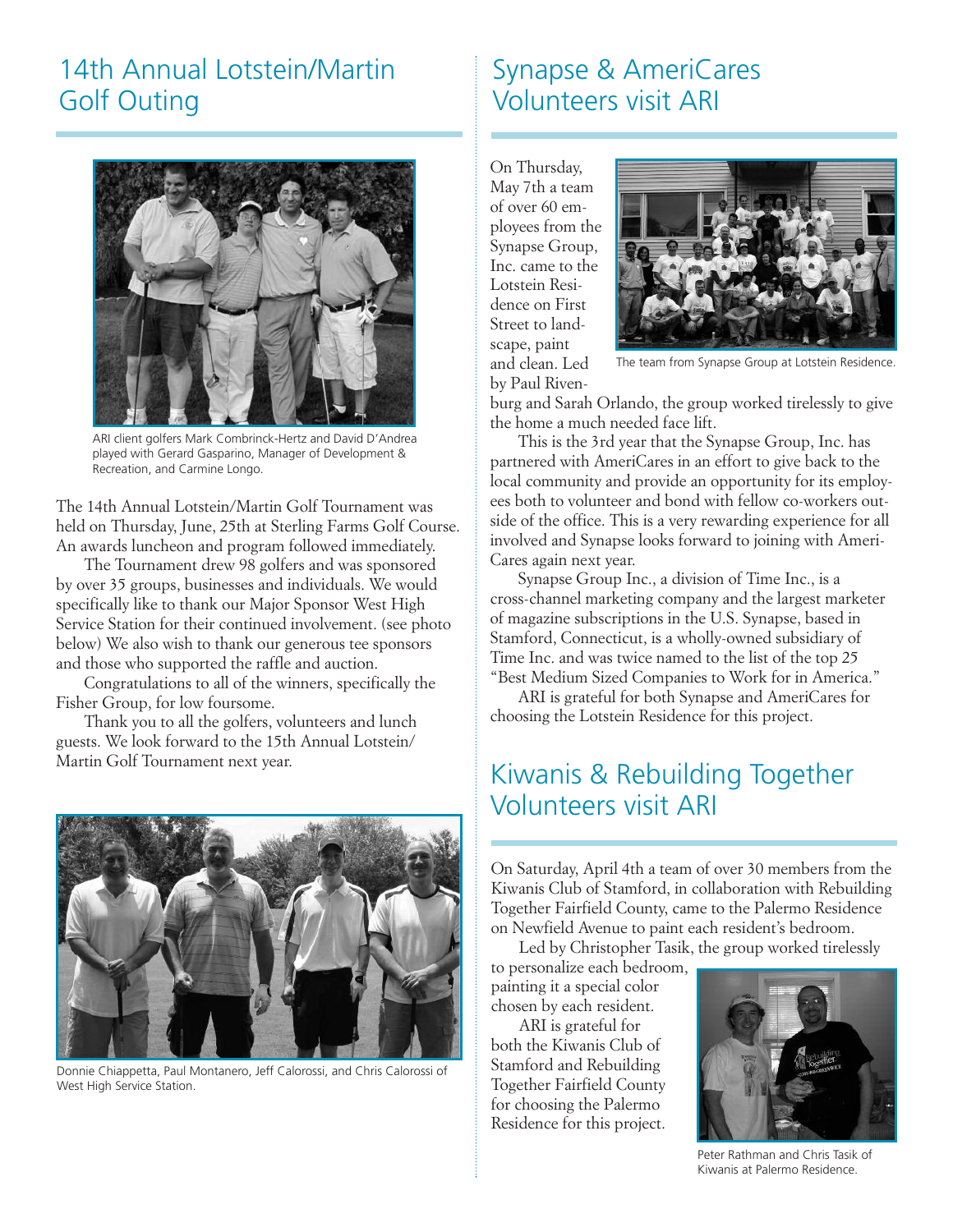#### Day Programs



The Community Experience II group, staffed by Jacque Richeme and Tionaya Jackson, initiated a project to decorate the walls of their classroom. The project, began with a collage

of hands and names titled "Expression." ( see above)

On an adjacent wall, staff painted the Statue of Liberty and Twin Towers, with the caption "*9–11, We Will Never Forget.*" While working on the project, staff asked group members what the Statue of Liberty meant to them. Two resounding answers, "Justice" and "Freedom" were then incorporated in the piece.

The project integrated art, social awareness, and history. Staff and clients are proud of this creative collaboration.

#### Finance Department

| ARI Of Connecticut, Inc.<br>UNAUDITED FINANCIAL REPORT 2008-2009                                            |                                                                              |
|-------------------------------------------------------------------------------------------------------------|------------------------------------------------------------------------------|
| <b>REVENUE</b><br>Fees<br>Contracts<br>Grants<br>Contributions<br>Investment Income<br><b>TOTAL REVENUE</b> | \$6,213,682<br>\$151,436<br>\$29,446<br>\$101,442<br>\$12,009<br>\$6,508,105 |
| <b>EXPENSES</b><br>Administration<br>Day Programs<br><b>Residential Programs</b><br>Other                   | \$985,144<br>\$1,754,610<br>\$3,809,780<br>\$211,265                         |
| <b>TOTAL EXPENSES</b>                                                                                       | \$6,760,799                                                                  |
| <b>NET PUBLIC SUPPORT AND</b><br>REVENUE OVER EXPENSES AFTER<br><b>DEPRECIATION</b>                         | $($ \$252,694 $)$                                                            |
| The financial report presented is an unaudited report. The audit for the fiscal year                        |                                                                              |

2009 will be completed by October 15, 2009.

Our sincere thanks to Charles Wiesehahn for his time and professional photography. His photos of ARI events can be seen in this newsletter as well as other publications and the 2009 ARI Artist's Initiative Calendar.

### Donations March 1, 2009 to June 30, 2009

Gladys & Morton Cohen

Steven & Martha Aigner Mr. Nick Aldershof Mr. Sam Aldershof Mrs. Elizabeth R. Alexander Ms. Shelly Altman Lurana & Vincent Andrisani Ms. Barbara Oreilly Anton Anquillare, Ruocco, Traester *Tee Sponsor, 2009 Lotstein/Martin Golf Tournament* Mrs. Kathleen Woodhall Apruzzese Ms. Barbara Aronica & Mr. Peter Buck *Team Sponsor, 2009 Walk for Independence Tee Sponsor, 2009 Lotstein/Martin Golf Tournament* Aristo Data Systems, LLC S. O. Akiwumi-Assani Atria, Inc. Mr. Henry Baietto Kamalesh & Bharati Banerjee *Corporate Sponsor, 2009 Walk for Independence* Chandan & Sara Banerjee Sunil & Susan Banerjee Mr. Tal Barnea Ms. Sara Basson Mrs. Evelyn Bauer Ms. Rachel Baum<br>Beardsley Brown & Bassett Beardsley Brown & Bassett *Tee Sponsor, <sup>2009</sup> Lotstein/Martin Golf Tournament* Mr. Michael A. Beal<br>Mrs. Mildred A. Beattie Mrs. March Arthur Denite<br>
Benefit Planning Services, LLC<br> *Tee Sponsor, 2009 Lotstein/Martin*<br> *Golf Tournament* Mr. Allan Benowitz<br>Mr. Andrew Benowitz<br>Mr. Cormac Byrne<br>Tee Sponsor, 2009 Lotstein/Martin<br>Oolf Tournament<br>Ms. Irma Bevans<br>Larry & Helen Biordi Ms. Judy Bixby<br>Ms. Judy Bixby<br>Mr. James Blake Ms. Wendy Bloch John & Eileen Boland Ms. Beverly Bonfoey Mr. James F. Bongo, Jr. Dr. Holly Bosley Nejra & Edin Botonjic<br>Diane & Paul Bova<br>Mrs. Alberta Bove<br>Boys & Girls Club of Stamford Bradford Renaissance Portraits Corp. Henry & Jo Ann Brenner *In Memory of Dr. Melvin Grove* Bridgeport Port Authority Ms. Joan Brode Hillary Brooke Creates Bruce Supply Corp. *Lead Sponsor, 2009 Walk for Independence* Ms. Judy Bruen Ms. Cyndi Burres Mr. Thomas Butler John Campbell Ms. Lindsay Carley<br>Ms. Preciosa Carneiro Mrs. Elsie Carretto<br>Stephen & Felicia Carriero Mr. Chuck Carroll<br>Mrs. Maria Castellucci<br>Ms. Georgianna Cecire Ms. Lorraine Cefalo<br>Mr. James J. Chirico<br>*Tee Sponsor, 2009 Lotstein/Martin*<br>*Golf Tournament* Mrs. Mary J. Cleary Clifton Budd & DeMaria (Scott Wich) *Tee Sponsor, <sup>2009</sup> Lotstein/Martin Golf Tournament* Anne & Charles Cochran, Jr. Ms. Rachel Cohen

*Tee Sponsor, 2009 Lotstein/Martin Golf Tournament In Honor of Barbara & Peter Buck Tee Sponsor, 2009 Lotstein/Martin Golf Tournament In Memory of Thelma & Nate Martin* Catherine & Robert Cohen Mr. Daniel P. Colangelo Ms. Roxanne Colatrella *In Memory of Antoinette Viggiano* Ms. Allison Colby Ms. Linda L. Condon Ms. Terri Condon Mr. George Corsilia Jane Combrinck-Graham *In Memory of Charles G. Hertz* Lee Combrinck-Graham *Lead Sponsor, 2009 Walk for Independence Birdie Sponsor, 2009 Lotstein/Martin Golf Tournament In Memory of Charles Hertz* Ms. Eva Maria Compolattaro Ms. Linda L. Condon Patricia & William Conway John & Martina Costello Mr. Bryan Cross Ms. Lenore De Csepel Thomas R. Cuddeback TC-PCs<br> *TC-PCs<br>
Team Sponsor, 2009 Walk for*<br> *Mr. John Curley*<br>
Mr. Dick Curler D'Agostino Brothers Foreign Car<br>Service, Inc.<br>*Tee Sponsor, 2009 Lotstein/Martin<br>Golf Tournament*<br>Michael & Marie DeBartolomeo<br>*Flag Sponsor, 2009 Lotstein/Martin*<br>Golf Tournament<br>Mss. Marge DeBlasi<br>Joseph & Diane Del Prio Joseph & Diane Del Priore *Flag Sponsor, <sup>2009</sup> Lotstein/Martin Golf Tournament* Ms. Amy DiCarlo Dick's Sporting Goods Mrs. Angela D'Onofrio John & Helga Downing *Mileage Sponsor, <sup>2009</sup> Walk for Independence Tee Sponsor, <sup>2009</sup> Lotstein/Martin Golf Tournament* Draperies, Inc. Ms. Margret M. Duguay Economy Auto Body Mr. Alan Edwards Mr. Izzy Eisenberg Ms. Ivy Eisenberg Mr. Richard English Ms. Jeany Espinoza James & Nancy Euchner Ms. Aisling Fagan Fairfield County Community Foundation Louis & Ruth Sternbach Fund Ms. Maria G. Fiori First County Bank *Tee Sponsor, 2009 Lotstein/Martin Golf Tournament* First County Bank Foundation, Inc. Mr. Harold Fisher Mr. Brendan J. Fisher Ms. Lynne Fite G. A. Fleet Associates, Inc. *Birdie Sponsor, 2009 Lotstein/Martin Golf Tournament* Mr. William Foster Christopher & Tanya Foxall Ms. Virginia Fraser Mr. John Frattaroli Mr. Steven Frederick<br>Mr. & Mrs. Carl Friedman Mr. & Mrs. Carl Friedman Mrs. Noreen Gallagher *In Memory of Robert Gallagher, Jr. In Memory of Robert Gallagher III*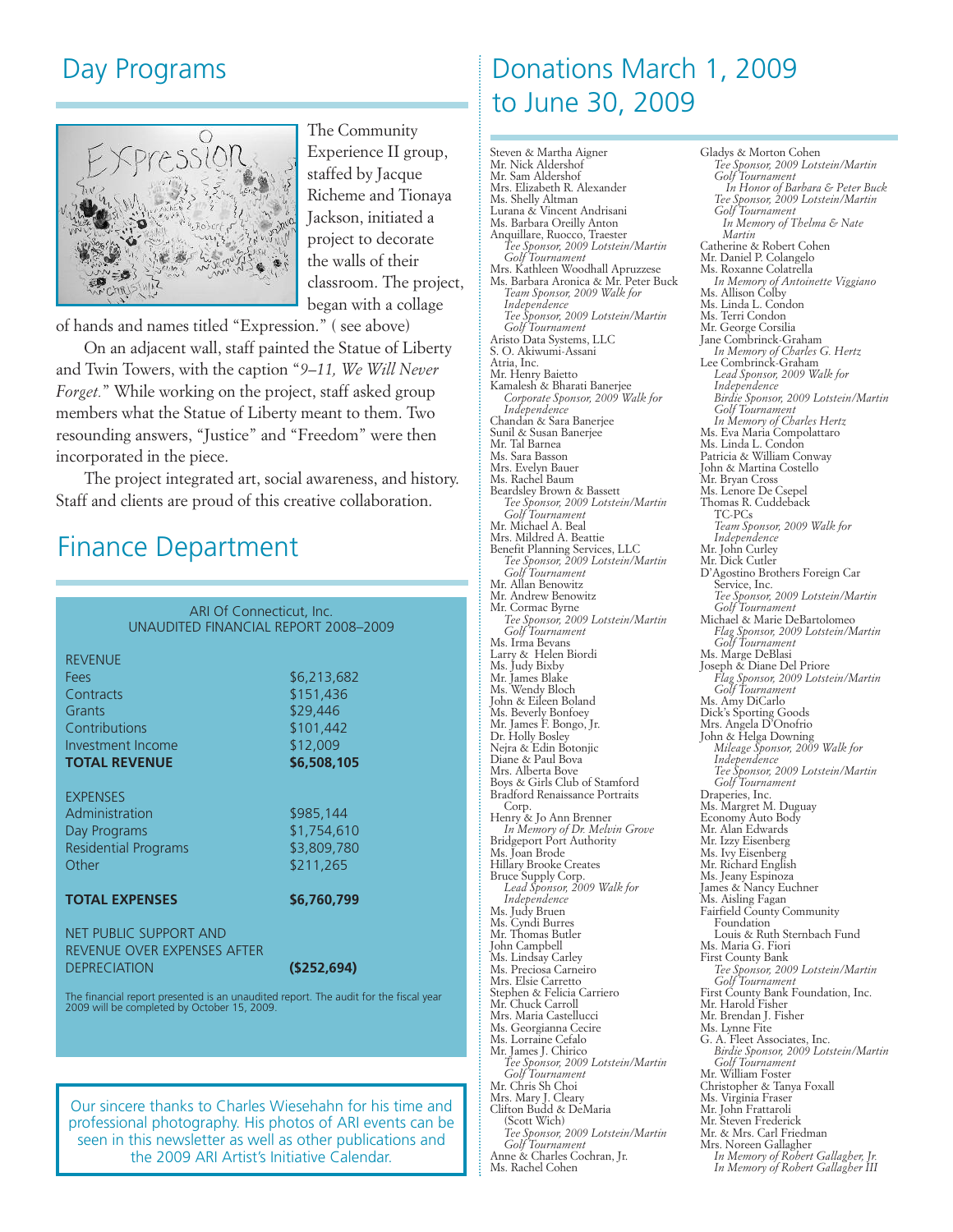#### Donations March 1, 2009 to June 30, 2009, continued

Cathi & Benjamin Garrison *In Memory of Antoinette Viggiano* Gerard J. Gasparino Robert R. Gasparino Robert N. & Geraldine F. Gasparino *Team Sponsor, 2009 Walk for Independence* Janice & Paul Ginotti Mr. Eric Glasband *Hole-in-One Sponsor, 2009 Lotstein/ Martin Golf Tournament* Ms. Rosemarie Glinka Global Impact (Pitney Bowes) Matching Gift Mrs. Carol N. Gluckman *In Memory of Dr. Melvin Grove In Memory of Stephen Grove* Mr. John Gorcynski Mrs. Beatrice Grabell Mrs. Clara M. Grande Mr. Edward Granelli *Flag Sponsor, 2009 Lotstein/Martin Golf Tournament* Mrs. Harriett Gray *Tee Sponsor, 2009 Lotstein/Martin Golf Tournament* Green Art Plumbing Supply Co. *Mileage Sponsor, 2009 Walk for Independence* Ms. Cynthia Griffith Mrs. Denise Grove Roe & Chuck Halper *In Memory of Dr. Melvin Grove* Mr. George Harnik Ms. Lina Heaslip JJ Henry Betty & Bob Hertz Ms. Barbara Hickey Mr. Martin Horan Ms. Adele Howe HPC FoodService *Birdie Sponsor, <sup>2009</sup> Lotstein/Martin Golf Tournament* Hutchinson Construction, LLC Hyatt Regency Greenwich Integrated Beverage Group Mrs. Helen J. Interlandi<br>Ms. Christine Iovanne Ms. Joanne Iorio<br>Alan & Sari Jaffe<br>Tee Sponsor, 2009 Lotstein/Martin<br>Golf Tournament<br>In Memory of David S. Jaffe<br>JCB Interiors<br>The Flag Sponsor, 2009 Lotstein/Martin<br>Golf Tournament<br>Jewish Community Endowment<br>Ns. Sue Johns Ms. Sheila Joyce Ms. Anne M. Joyce KAF Manufacturing<br>Tee Sponsor, 2009 Lotstein/Martin *Golf Tournament*<br>Mr. Lewis L. Kasowitz<br>Ms. Julia Kastner<br>Mr. William Kaufman<br>Mr. James Keck Beth Keenan & Peter Hopkins *Team Sponsor, 2009 Walk for Independence* Ms. Sophie Kenny Mr. Thomas Kenny Mr. Christopher A. Kehoe Mrs. Aarti Khosla Knights of Columbus Father Myron V. Miller Council, No. 5833 Knights of Columbus St. Augustine's Council, No. 41<br>Ms. Candy Knott Mr. Robert Kowaleski<br>Mrs. Nancy B. Kucera Mr. Rushikesh Kulkarni<br>Mr. Peter LaForte Mr. Peter LaForte Susan & Lawrence Lapine *Tee Sponsor, <sup>2009</sup> Lotstein/Martin Golf Tournament In Memory of Saul Lotstein* Mr. Ronald V. Lesko Odyssey America Reinsurance Corp.

Jackson Lewis LLP *Corporate Sponsor, 2009 Walk for Independence* Mr. Anthony Liberatore Liberty Mechanical Contractors, LLC *Birdie Sponsor, 2009 Lotstein/Martin Golf Tournament* Ms. Katherine Linnet Ms. Bela Liptak Ms. Graziella M. Lisi Mr. David Lockyer Susan & Anthony Loglisci C.V. Longo Mechanical Services Lonsdale Elevator, Inc. *Team Sponsor, 2009 Walk for Independence* Ms. Lillian Lotstein *Tee Sponsor, 2009 Lotstein/Martin Golf Tournament In Memory of Saul Lotstein* Ms. Corrine Lotstein *Tee Sponsor, 2009 Lotstein/Martin Golf Tournament* Ralph & Gloria Lostein *Tee Sponsor, 2009 Lotstein/Martin Golf Tournament* Mr. Mark Lotstein Norman & Nina Lotstein *Tee Sponsor, 2009 Lotstein/Martin Golf Tournament In Memory of Saul Lotstein* Tee Sponsor, 2009 Lotstein/Martin<br>Golf Tournament<br>In Memory of Saul Lotstein<br>Ms. Annette Lovallo<br>Mr. Richard J. Lovello<br>Mr. Nigel Lucas<br>Frank & Vivian Lucherini *In Memory of Albert J. Kiesel* Paul & Patricia Macari In Honor of Anne Marie Lombardi<br>In Honor of Peter Buck<br>In Honor of Mort Cohen<br>In Honor of Tom Ormond *In Honor of Peggy Mallick* Ms. Hussaina Mahmood Ms. Mary Gail Malloy O. J. Mann Electric Services, Inc. Ms. Geri Manuel Ms. Anna Martin Mr. John Martin *Team Sponsor, <sup>2009</sup> Walk for Independence* Mr. Rocco Martino Ms. Joy Masoff Mrs. Rosemary Masone Ms. Sheila McCaffrey Ms. Mary McCormack Ms. Lynn McCrystal Mr. Robert A.McDonald Mrs. Mary Joyce-McDonough Jim & Olwyn McEvoy Mr. Brian M. McGrew<br>Ms. Brenda McKenna<br>Karin & George McMahon<br>Ms. Desiree L. McMurdo<br>Ms. Nancy Mieling<br>Mr. & Mrs. Michael K. Mitten & Family *Flag Sponsor, <sup>2009</sup> Lotstein/Martin Golf Tournament* Mrs. Lynn S. Mottolese Ms. Mary Ann Morales National Collector's Mint Muthersbaugh Chiropratic, Inc. Mr. Mario Musilli *Tee Sponsor, 2009 Lotstein/Martin Golf Tournament* Mr. Edward J. Napolitano Mrs. Carol D. Nardi Mrs. Mary Newsom Mrs. Karen Nieberg Mr. Yukari Nishimura Mr. Dennis E. Norberg Ms. Eleanor Northrup Mr. Jamie O'Connor<br>Mr. Jamie O'Connor Mrs. Donna O'Donnell

Ms. Gina Olmedo Mr. Matthew Orefice Mr. Fone Oui Joe & Kathy Pace Ms. Rachel Pagliarulo Elaine Ann & Richard Palmero Mr. Dennis Palumbo Jonathan & Dena Papp Mr. Stanton E. Parrish Mr. John C. Pascale Mr. Michael J. Passarella Pellicci's Restaurant Pepsico Foundation Pilot Pen Tennis Mr. John V. Petito *Flag Sponsor, 2009 Lotstein/Martin Golf Tournament* Ms. Victoria Presser Virginia Prial Ms. Karyn Privalsky Production Providers, Inc. *Corporate Sponsor, 2009 Walk for Independence* Mr. Jonathan A. Pruett Henry Quentzel Plumbing Supply Co., Inc. *Birdie Sponsor, 2009 Lotstein/Martin Golf Tournament* Mrs. Paula A. Rabita Restoration Real Estate LLC *Flag Sponsor, 2009 Lotstein/Martin* Matthew & Valerie Reyher<br>
Mileage Sponsor, 2009 Walk for<br>
Independence<br>
Tee Sponsor, 2009 Lotstein/Martin<br>
Golf Tournament<br>
Flag Sponsor, 2009 Lotstein/Martin<br>
Golf Tournament<br>
Ms. Amanda Reyher<br>
Ms. Amanda Reyher<br>
Ms. Nan Mileage Sponsor, 2009 *Walk for*<br>Ms. Dara L. Rosenbaum<br>Ms. Eileen H. Rosner<br>Ms. Eileen H. Rosner<br>Ms. Regina Rubeo<br>Mr. Thomas Rucinski Ms. Jeanne Rudell Mr. & Mrs. John Russo *Corporate Sponsor, 2009 Walk for Independence* Ms. Emily Russo Ms. Diane A. Samela Mr. Joseph Sansolo Mr. Joseph N. Santasiero Ms. Jennifer L. Schancupp Ms. Colleen Schlachter Ms. James Schroeder<br>Seal-Rite Insulation of New York, Inc.<br>*Birdie Sponsor,* 2009 *Lotstein/Martin*<br>*Golf Tournament*<br>Mr. Charles W. Seitz<br>Ms. Ilene Semiatin & Mr. R. Vincent Park<br>Mr. Rudy Serricchio Ms. Elizabeth Shaban<br>Mrs. Beverly Shafter<br>Ms. Larisa Sheremet & Mr. Volodymyr<br>P. Sergiyenko<br>Mr. & Mrs. Lester Sharlach Mrs. Antonia Smeriglio<br>Mr. Stephen Smith<br>Rebecca & Craig Snyder Rebecca & Craig Sn<br>Ms. Joan C. Somma<br>Ms. Carol Sonatore Mr. Wayne Sora<br>Mr. Jerome Sorbara<br>Springdale Florist, LLC<br>Mark Staines Stamford Dental Group, LLC *Tee Sponsor, <sup>2009</sup> Lotstein/Martin Golf Tournament In Memory of Charles Hertz* Stamford Oldtimers Athletic Association Inc. *Flag Sponsor, <sup>2009</sup> Lotstein/Martin Golf Tournament*

Stamford Symphony Cynthia St. George Larry & Andrea Stanley Staples Mr. Tom Starkey Ms. Karen Stigliano Karen & Allan Sussman *Mileage Sponsor, 2009 Walk for Independence* Dr. Sanford and Susan Swidler Matthew & Rebecca Tackman *Team Sponsor, 2009 Walk for Independence Flag Sponsor, 2009 Lotstein/Martin Golf Tournament* Ms. Christine Tam Mr. Peter Tannenbaum John & Roseann Taranto Tasik Financial Strategies LLC *Tee Sponsor, 2009 Lotstein/Martin Golf Tournament* Pamela & Christopher Tasik The Community Fund of Darien The GE Foundation Matching Gift The Medicine Centre/Hope St. LLC *Tee Sponsor, 2009 Lotstein/Martin Golf Tournament* The Staines Family *Team Sponsor, 2009 Walk for Independence* The Volunteer Center of Southwestern Fairfield County<br>Ms. Jen Tobin Traveler's Championship Umbrella Club of Fairfield County *Mileage Sponsor, <sup>2009</sup> Walk for Independence Hole-in-One Sponsor, <sup>2009</sup> Lotstein/Martin Golf Tournament* Union Baptist Church Outreach Mr. James R. Valente *In Honor of Christopher M. Foxall* Joe Valentine Machine Co., Inc. Viking Construction Inc. *Hole-in-One Sponsor, <sup>2009</sup> Lotstein/Martin Golf Tournament* Vineyard Vines Vision Financial Markets LLC Mr. Ajay Vora Mrs. Mary C. Vos Mrs. Julia Wade *In Honor of Peter Buck for his Birthday In Honor of Mort Cohen for his Birthday* Ms. Victoria Wagenbach Steve & Estelle Wald Mr. Daniel Walters Mr. Jeff Weber Mr. Rob Weinstein Ms. Jennifer Weissman Rochelle & Norm Welsh West High Service Station *Major Sponsor, 2009 Lotstein/Martin* Golf Tournament<br>Westport County Playhouse<br>Ms. Barbara M. Wilson<br>Ms. Sue Wilson<br>Ms. Seema K. Winsor<br>Wishing Well Network Systems<br>Tee Sponsor, 2009 Lotstein/Martin<br>Golf Tournament<br>Jeffrey Weiss<br>Mrs. Geraldine Woodhall Ms. Lynn Woodhall *Mileage Sponsor, <sup>2009</sup> Walk for Independence* Steve & Lori Wyckoff *In Memory of Kenneth V. Arestia* Mrs. Lillian Yance Ms. Peggy Zambetti Min Zheng Ms. Janet R. Zimmer Mark & Patricia Zurzola Frank & Gen Zurzola *Please call us at (203) 324-9258 ext. 3023*

to find out how you can help by making a<br>donation to ARI or volunteering your time<br>for those we serve. You can also find more<br>information at www.arict.org. Thank you<br>for your kind generosity.